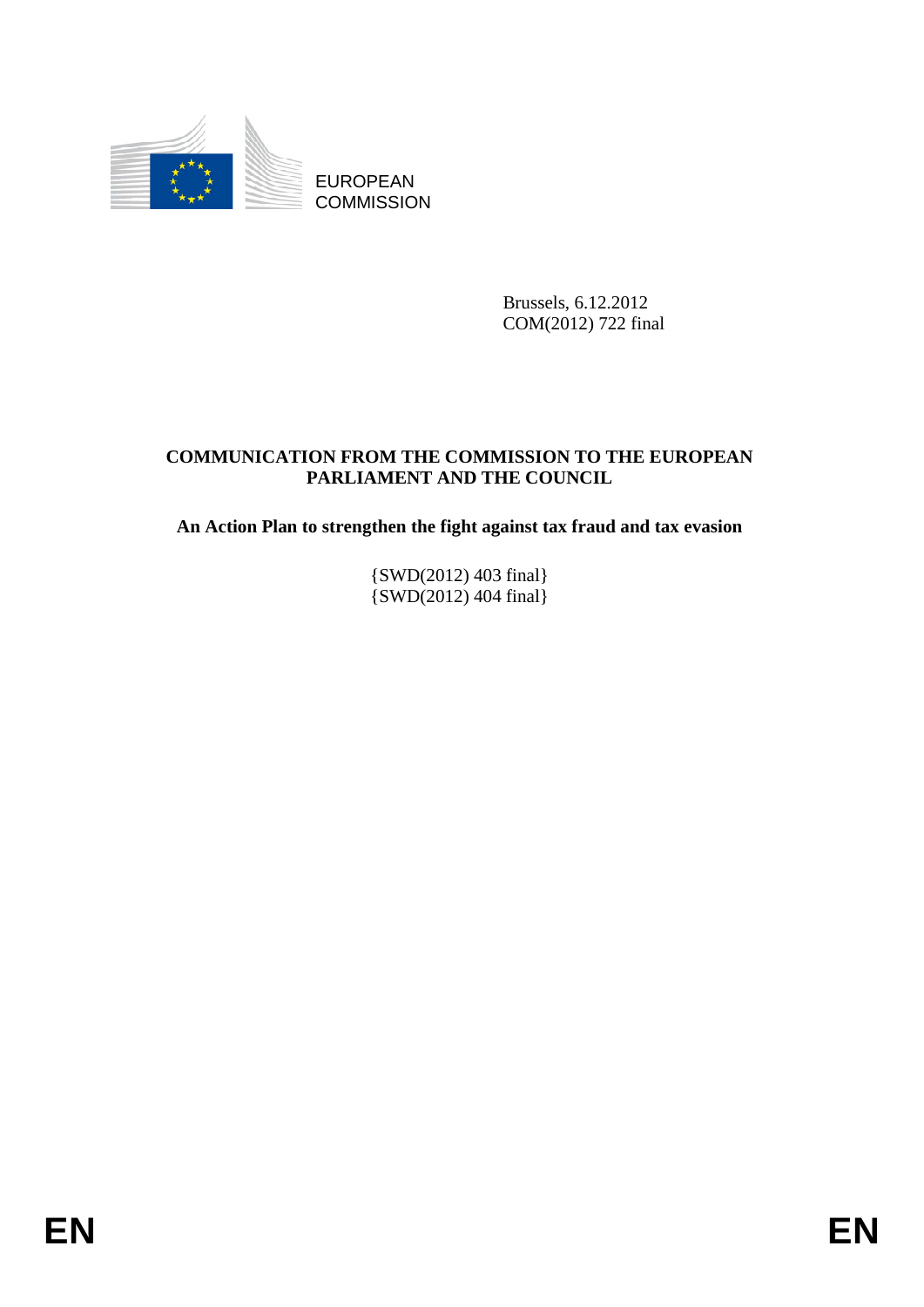#### **COMMUNICATION FROM THE COMMISSION TO THE EUROPEAN PARLIAMENT AND THE COUNCIL**

#### **An Action Plan to strengthen the fight against tax fraud and tax evasion**

#### **1. INTRODUCTION**

On  $2<sup>nd</sup>$  March 2012, the European Council called on the Council and the Commission to rapidly develop concrete ways to improve the fight against tax fraud and tax evasion, including in relation to third countries and to report by June 2012. In April the European Parliament adopted a resolution echoing the urgent need for action in this area.

As a first response, on 27 June 2012 the Commission adopted a Communication<sup>1</sup> (the "June Communication") which outlined how tax compliance can be improved and fraud and evasion reduced, through a better use of existing instruments and the adoption of pending Commission proposals. It also identified areas where further legislative action or coordination would benefit the EU and Member States and demonstrated the added value of working together against the increasing challenge posed by tax fraud and evasion.

The June Communication announced the preparation, before the end of 2012, of an action plan setting out concrete steps to enhance administrative cooperation and to support the development of the existing good governance policy, the wider issues of interaction with tax havens and of tackling aggressive tax planning and other aspects, including tax-related crimes.

The Commission is presenting in this action plan, the initiatives the Commission has already taken, new initiatives that can be progressed this year, initiatives planned for next year and those requiring a longer timeframe. In sequencing these initiatives, the Commission was mindful of the need not to overload Member States and to take account of their capacity to take the necessary actions.

In essence, this action plan contains practical actions which can deliver concrete results to all Member States and lend support in particular to those Member States to whom Country Specific Recommendations<sup>2</sup> on the need to strengthen tax collection have been addressed, in the context of the 2012 European Semester exercise.

 $\frac{1}{1}$  COM (2012) 351 final of 27.06.2012 Communication from the Commission to the European Parliament and the Council on concrete ways to reinforce the fight against tax fraud and tax evasion including in relation to third countries.

Country-specific recommendations have been addressed to Bulgaria, Cyprus, Czech Republic, Estonia, Hungary, Italy, Lithuania, Malta, Poland and Slovakia. Note that Member States currently benefiting from financial assistance under the European Financial Stability Facility (EFSF), the European Financial Stabilisation Mechanism (EFSM) or under the provisions of Article 143 of the Treaty are recommended to implement the measures laid down in their respective Implementing Decisions and further specified in their Memorandums of Understanding and possible subsequent supplements. This concerns Greece, Ireland, Portugal and Romania.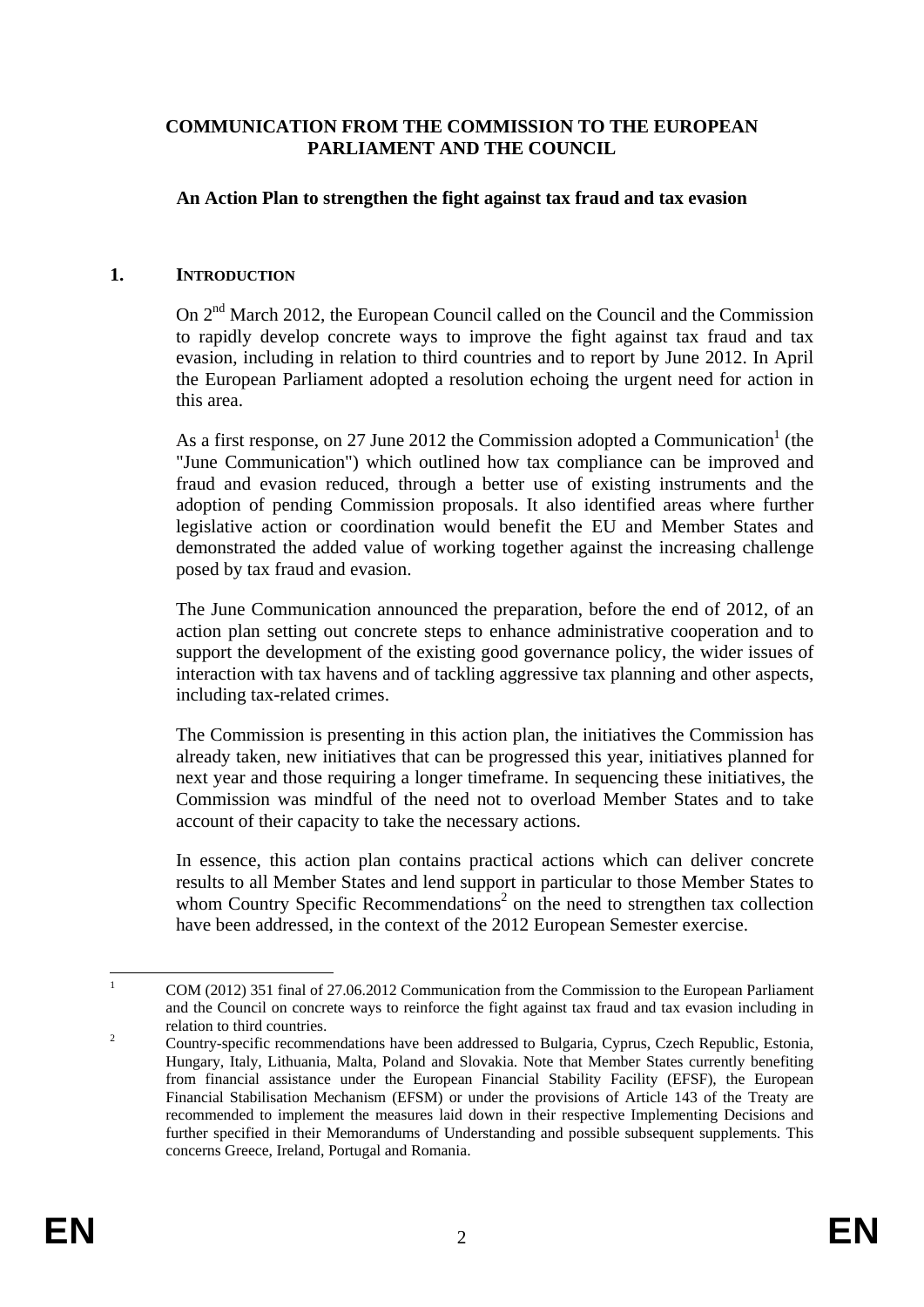Member States and stakeholders were consulted on the contents of the action plan and priorities to be given to each item. The plan takes into account their views. The strong message from Member States was that top priority should be be given to actions already under development and to the full implementation and application of the newly adopted legislation on administrative cooperation and the fight against tax fraud. Member States also emphasised the need to adopt quickly the pending proposals in the Council and to pay particular attention to the fight against VAT fraud and evasion<sup>34</sup>.

Future work on these actions will be guided by the need to reduce costs and complexity of tax systems for both the taxpayers and the tax administrations. For taxpayers, decreasing costs and complexity would encourage better tax compliance. For tax administrations, the development and full use of automated tools and risk management techniques would release human and budgetary resources to concentrate on achieving targeted objectives.

The Commission will also continue to promote the most effective use by all Member States of practical IT tools for all taxes. It will also promote a more joined-up approach between direct and indirect taxes and between taxation and customs by making appropriate use of the FISCALIS and CUSTOMS programmes to enhance communication and promote a more systematic sharing of best practices and tools, where appropriate. This can help to improve the efficiency of audits and controls and reduce the burden on taxpayers.

All the actions proposed to be taken up by the Commission in this document are consistent and compatible with the current Multiannual Financial Framework 2007- 2013 and the new Multiannual Financial Framework 2014-2020.

#### **2. BETTER USE OF EXISTING INSTRUMENTS AND COMMISSION INITIATIVES TO BE PROGRESSED**

Tax fraud and tax evasion have an important cross-border dimension. Member States can only address this problem effectively if they work together. Improving administrative cooperation between Member States' tax administrations is therefore a key objective of the Commission's strategy in this area. A number of important steps have already been taken.

### *1. New framework for administrative cooperation*

On proposals by the Commission in the past two years, the Council has adopted a new framework for administrative cooperation<sup>5</sup>. This set of new legislative

 $\frac{1}{3}$ Council conclusions of December 2011 (doc. 9586/12 - FISC 63 OC 213)

<sup>4</sup> ECOFIN Report to the European Council on Tax issues of 4.12.2012 (doc. 16327/12 – FISC 166 – ECOFIN 949) and Council Conclusions on the Commission's Communication of 13.11.2012 (doc.  $16051/12 - \text{PRESSE } 465 - \text{PR CO } 60$ 

Council Directive 2010/24/EU of 16 March concerning mutual assistance for the recovery of claims relating to taxes, duties and other measures (OJ L 84 of 31.3.2010, P. 1); Council Regulation  $N^{\circ}$ 904/2010/EU of 7 October 2010 on administrative cooperation and combating fraud in the field of value added tax (OJ L 268 of 12.10.2010, P. 1); Council Directive 2011/16/EU of 15 February 2011 on administrative cooperation in the field of taxation and repealing Directive 77/799/EEC (OJ L 64 of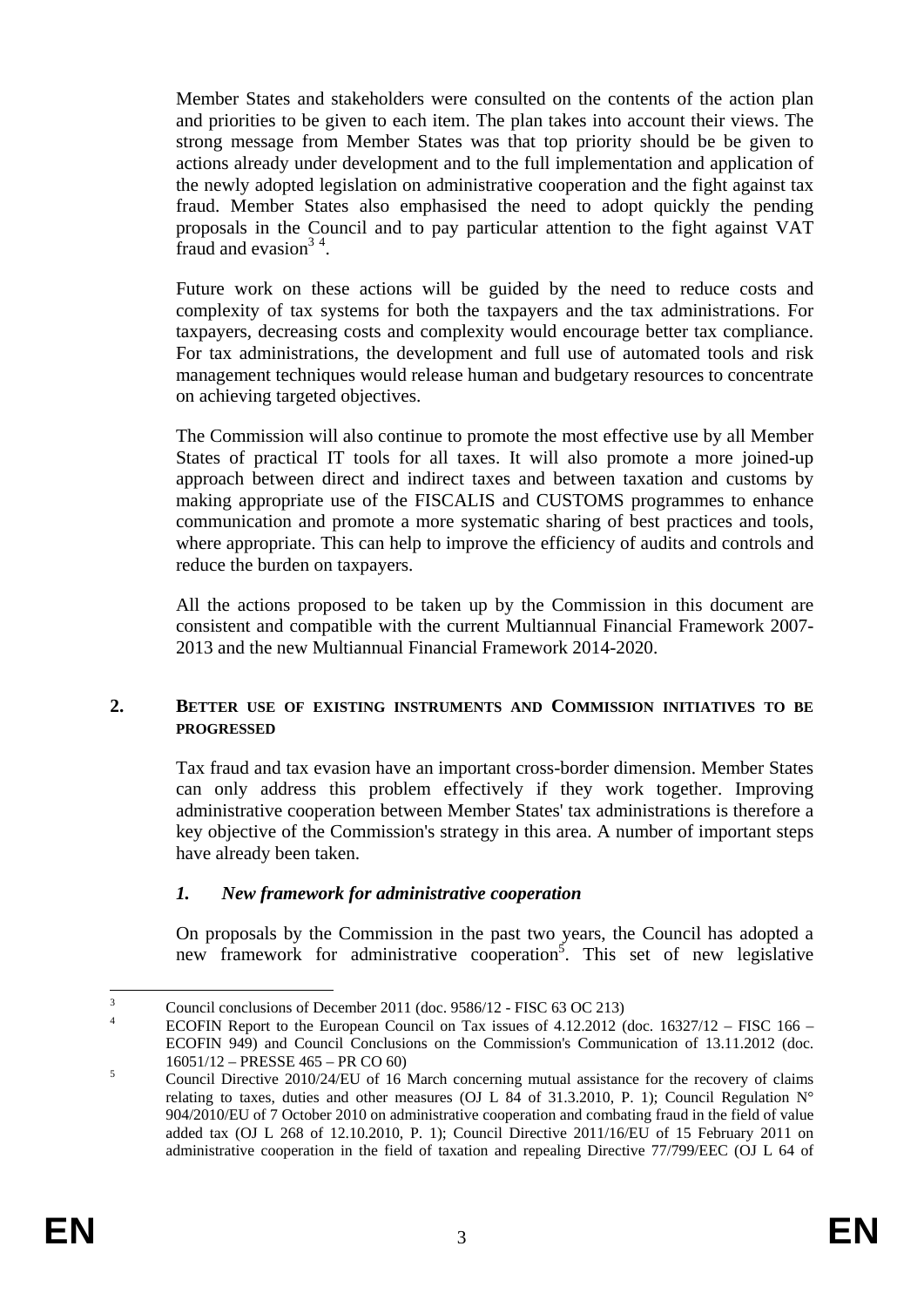instruments paves the way for the development of new tools and instruments by the Commission and Member States. The June Communication highlights that their effective and comprehensive use by Member States is still to be attained. Member States must ensure a full and effective implementation and application of these instruments in particular by engaging in enhanced exchange of information.

### *2. Closing Savings taxation loopholes*

Adopting the amendments proposed by the Commission in regard to the Savings Taxation Directive<sup>6</sup> will permit the closing of loopholes in the Directive and thus improve the effectiveness of this instrument. This will help Member States to better ensure effective taxation of cross-border savings income. It is now up to the Council to adopt this proposal and give a negotiating mandate to the Commission to seek corresponding changes to the existing savings taxation agreements with third countries. The vast majority of Member States have identified this issue as a high priority. The Commission therefore urges the Council to adopt these proposals without delay.

#### *3. Draft anti-fraud and tax cooperation agreement*

Similarly, the Commission invites the Council to sign and conclude the draft antifraud and tax cooperation agreement between the EU and its Member States and Liechtenstein which it presented to the Council in  $2009<sup>7</sup>$  and to adopt the draft mandate for opening similar negotiations with four other neighbouring third countries. This will allow the Commission to negotiate agreements that ensure that the same instruments to fight fraud and high standards of transparency and exchange of information are available to all Member States.

### *4. Quick Reaction Mechanism against VAT fraud*

The Commission on 31 July 2012 presented a proposal for a Quick Reaction Mechanism against VAT fraud<sup>8</sup>. If adopted, this proposal would enable the Commission to very quickly authorise a Member State to adopt derogating measures of a temporary nature in order to tackle cases of sudden and massive fraud with a major financial impact. The Council is urged to swiftly adopt this proposal which it has identified as a high priority.

#### *5. Optional application of the VAT reverse charge mechanism*

The Commission presented in 2009 a proposal regarding an optional application of the VAT reverse charge mechanism in relation to supplies of certain goods and services susceptible to fraud<sup>9</sup>. Only the part of that proposal relating to greenhouse

 <sup>11.3.2011,</sup> P.1); Council Regulation N° 389/2012/EU of 2 May 2012 on administrative cooperation in the field of excise duties and repealing Regulation (EC)  $N^{\circ}$  2073/2004 (OJ L 121 of 8.5.2012, P. 1) COM (2008) 727 final of 13.11.2008

<sup>7</sup>

COM (2009) 644 final of 23.11.2009 and COM (2009) 648 final of 23.11.2009 8

COM (2012) 428 final of 31.07.2012 9 COM (2009) 511 final of 29.09.2009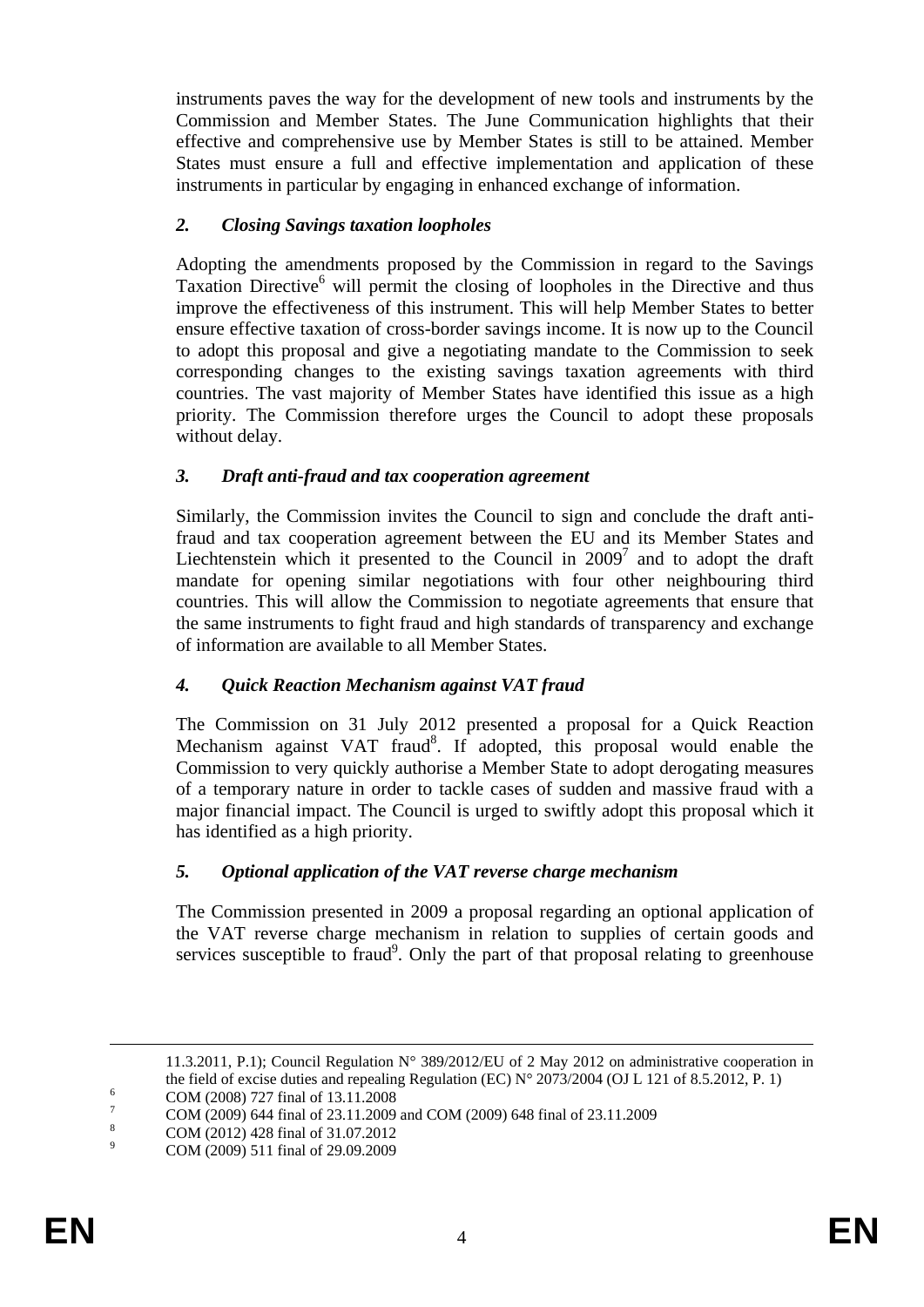gas emission allowances was adopted in March  $2010^{10}$ . The adoption of the remaining part of that proposal would allow all Member States to apply the reverse charge mechanism under the same conditions in those sectors where it represents the most efficient tool against 'carousel fraud', instead of adopting individual derogations to the VAT Directive which could have an adverse impact on the fight against fraud in other Member States.

### *6. EU VAT forum*

Both business and tax authorities acknowledge that the current VAT system is burdensome to manage and vulnerable to fraud. With a view to improving the governance of VAT at EU level, the Commission has decided to create an EU VAT forum<sup>11</sup>. In this dialogue platform representatives of large, medium and small businesses and tax authorities can exchange views on practical cross border aspects of VAT administration, as well as identify and discuss best practices that could contribute to streamlining the management of the VAT system, aiming at reducing compliance costs, while at the same time securing VAT revenue. The Commission invites Member States to participate as widely as possible, for the EU VAT forum to attain its objectives.

## **3. NEW COMMISSION INITIATIVES**

Together with this Action plan, the Commission is presenting a series of new initiatives that respond to some of the needs identified in the June Communication. These initiatives constitute an immediate response to the identified needs to ensure a coherent policy vis-à-vis third countries, to enhance exchange of information and to tackle certain fraud trends.

### *7. Recommendation regarding measures intended to encourage third countries to apply minimum standards of good governance in tax matters*

The Commission's analysis of the current situation is that Member States recognise the potential and actual damage caused by jurisdictions not complying with minimum standards of good governance in tax matters, among which jurisdictions commonly considered as tax havens.

All Member States have responded in a different way to this situation. Taking into account the freedoms awarded to them when operating in the internal market, businesses may structure arrangements with such jurisdictions via the Member State with the weakest response. As a result, the overall protection of Member State's tax revenues tends to be only as effective as the weakest response of any one Member State. This does not only erode Member States' tax bases but also endangers fair competitive conditions for business and, ultimately, distorts the operation of the internal market.

 $10<sup>1</sup>$ 10 Council Directive 2010/23/EU of 16.03.2010 amending Directive 2006/112/EC on the common system of value added tax, as regards an optional and temporary application of the reverse charge mechanism in relation to supplies of certain services susceptible to fraud ( OJ L 72 of 20.03.2010, P.1)<br>Commission Decision (2012/C198/05) of 3 July 2012 on setting up the EU VAT forum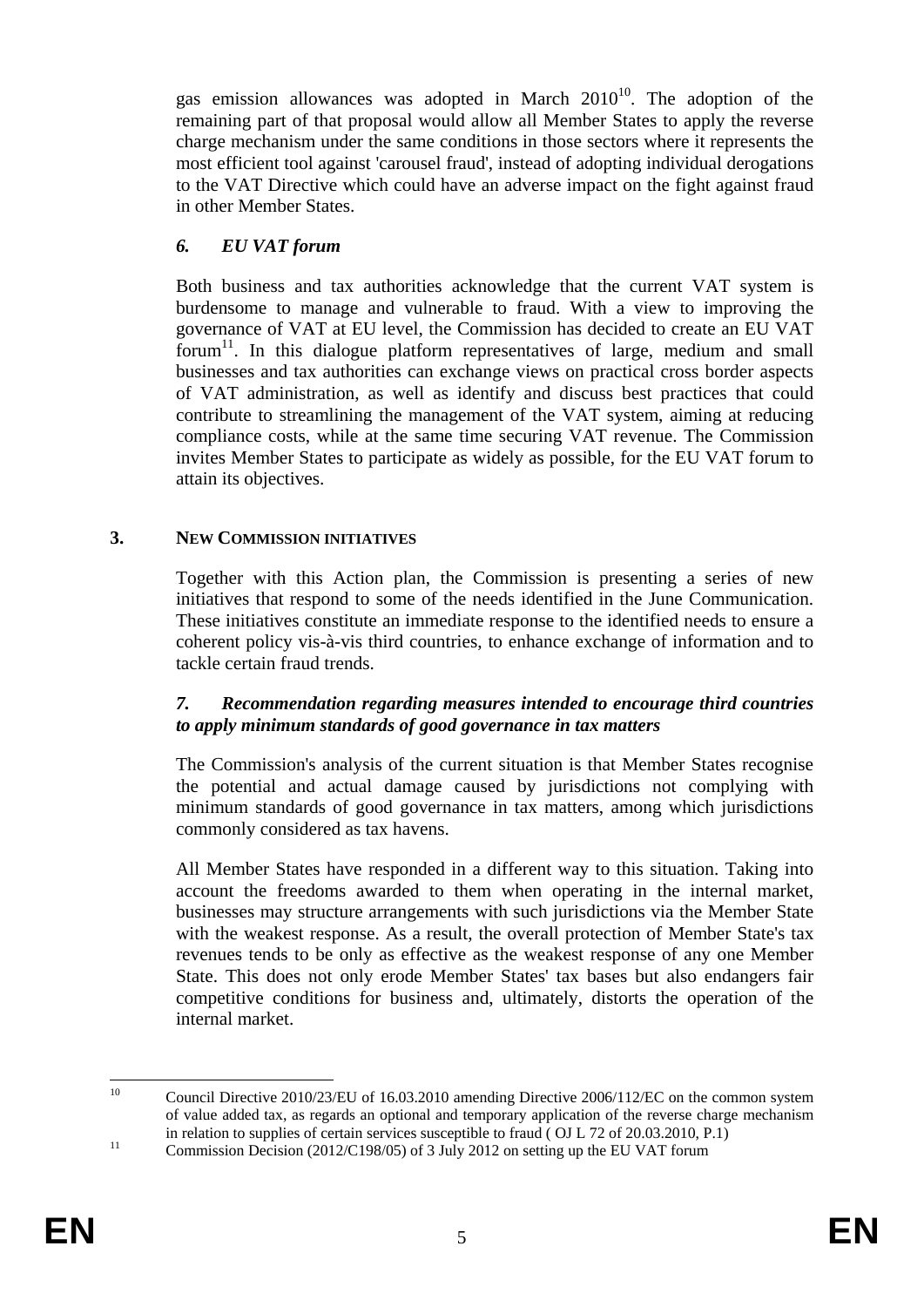With a view to tackling this problem the Commission recommends the adoption by Member States of a set of criteria to identify third countries not meeting minimum standards of good governance in tax matters and a 'toolbox' of measures in regard to third countries according to whether or not they comply with those standards, or are committed to comply with them. Those measures comprise the possible blacklisting of non-compliant jurisdictions and the renegotiation, suspension or conclusion of Double Tax Conventions (DTCs). To avoid promoting business with backlisted third countries, the Commission invites Member States to take additional complementary actions but in full respect of EU law.

Furthermore, Member States should consider ad hoc detachments of experts to assist tax administrations in third countries that commit to complying with minimum standards but are in need of technical assistance.

This Recommendation is an important practical first step to align the attitudes taken by Member States in regard to jurisdictions not applying minimum standards in the area concerned. To assess the need for possible further initiatives, the Commission will re-evaluate Member States' approach and actions in this area within three years after the adoption of the Recommendation.

#### *8. Recommendation on aggressive tax planning*

The Commission considers that there is a need to ensure that the burden of taxation is shared fairly in line with the choices made by individual governments. Currently, some taxpayers may use complex, sometimes artificial, arrangements which have the effect of relocating their tax base to other jurisdictions within or outside the Union. In doing this, taxpayers take advantage of mismatches in national laws to ensure that certain items of income remain untaxed anywhere or to exploit differences in tax rates. By paying taxes businesses can have an important positive impact on the rest of society. Aggressive tax planning could thus be considered contrary to the principles of Corporate Social Responsibility<sup>12</sup>. Therefore, concrete steps are needed to address the problem.

Concrete action by all Member States intended to remedy such problems would also improve the operation of the internal market. In the light of this, the Commission recommends that Member States take common effective action in this field.

Specifically, Member States are encouraged to include a clause in Double Tax Conventions (DTCs) concluded with other EU Member States and with third countries to resolve a specifically identified type of double non-taxation. The Commission also recommends the use of a common general anti-abuse rule. This would help to ensure coherence and effectiveness in an area where Member State practice varies considerably.

The EU tax Directives (Directives on Interest and Royalties, Mergers and Parent-Subsidiary) already allow Member States to apply anti-abuse safeguards. While respecting the EU law, Member States can use these possibilities to avoid abusive tax planning.

 $12$ 12 Communication on a renewed EU strategy 2011-14 for Corporate Social Responsibility – COM (2011) 681 final of 25.10.2011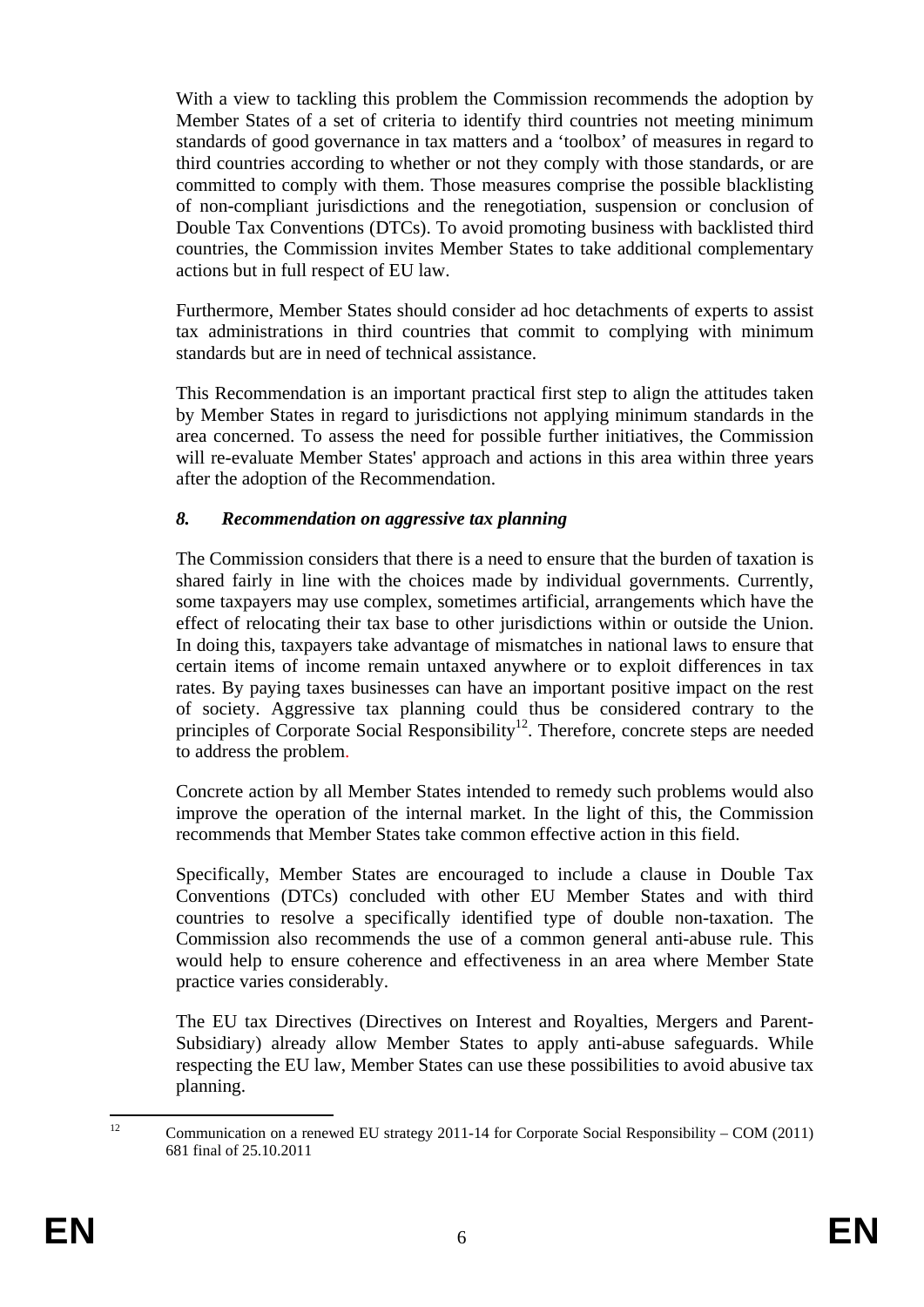Furthermore, the Commission is willing to contribute to work in international tax fora such as the OECD to address the complexities of taxing electronic commerce by developing appropriate international standards.

## *9. Creation of a Platform for Tax Good Governance*

The Commission plans to establish a Platform for Tax Good Governance composed of experts from Member States and stakeholders representatives to provide assistance in preparing its report on the application of the two Recommendations, and in its ongoing work on aggressive tax planning and good governance in tax matters.

### *10. Improvements in the area of harmful business taxation and related areas*

In line with what is set out above and as indicated already in the Annual Growth Survey  $2012<sup>13</sup>$ , the Commission further points out the urgent need for a new impetus to be given to the work that is currently discussed in the context of the Code of Conduct for business taxation<sup>14</sup> (Code).

Over the past years, making progress and achieving tangible results in the Code of Conduct Group charged with the assessment of tax measures that may fall within the scope of the  $Code<sup>15</sup>$  has become increasingly difficult. This relates in part to the fact that more and more complex issues are being addressed but also to a need to refine and sharpen the expected results, the timetable for such results and the means of monitoring their implementation.

The Commission therefore calls on Member States to consider actions to improve the effectiveness in achieving the Code's original goals, for example by more rapidly taking topics to Council level when political decisions are urgently needed. The Code of Conduct Group currently also discusses the issue of mismatches where solutions are rapidly needed. If such solutions to remove mismatches are not agreed and implemented in line with clear deadlines, the Commission stands ready where appropriate to make proposals for legislative action instead.

In addition, in cases where existing Directives are found to provide opportunities for aggressive tax planning or prevent appropriate solutions by allowing double nontaxation, the Commission will act<sup>16</sup>. Work should also intensify on special tax regimes for expatriates and for wealthy individuals, which are harmful for the operation of the internal market and reduce overall tax revenues.

For its part, the Commission will continue to assist Member States in ensuring the effective promotion of the Code of conduct for business taxation in selected third countries and to promote fair tax competition globally by negotiating good governance provisions in relevant agreements with third countries and by assisting

 $13$ 13 Annex to the Annual Growth Survey 2012 "Growth-friendly tax policies in member states and better tax coordination in the EU", COM (2011) 815 final, VOL.  $5/5$  – Annex IV, par. 3.1<br>
OJ C 2, 6.1.1998, p. 2.<br>
OJ C 00, 1.4.1000, p. 1

<sup>&</sup>lt;sup>15</sup> OJ C 99, 1.4.1999, p. 1.

In this context, reference is made to point  $4.1.1$ .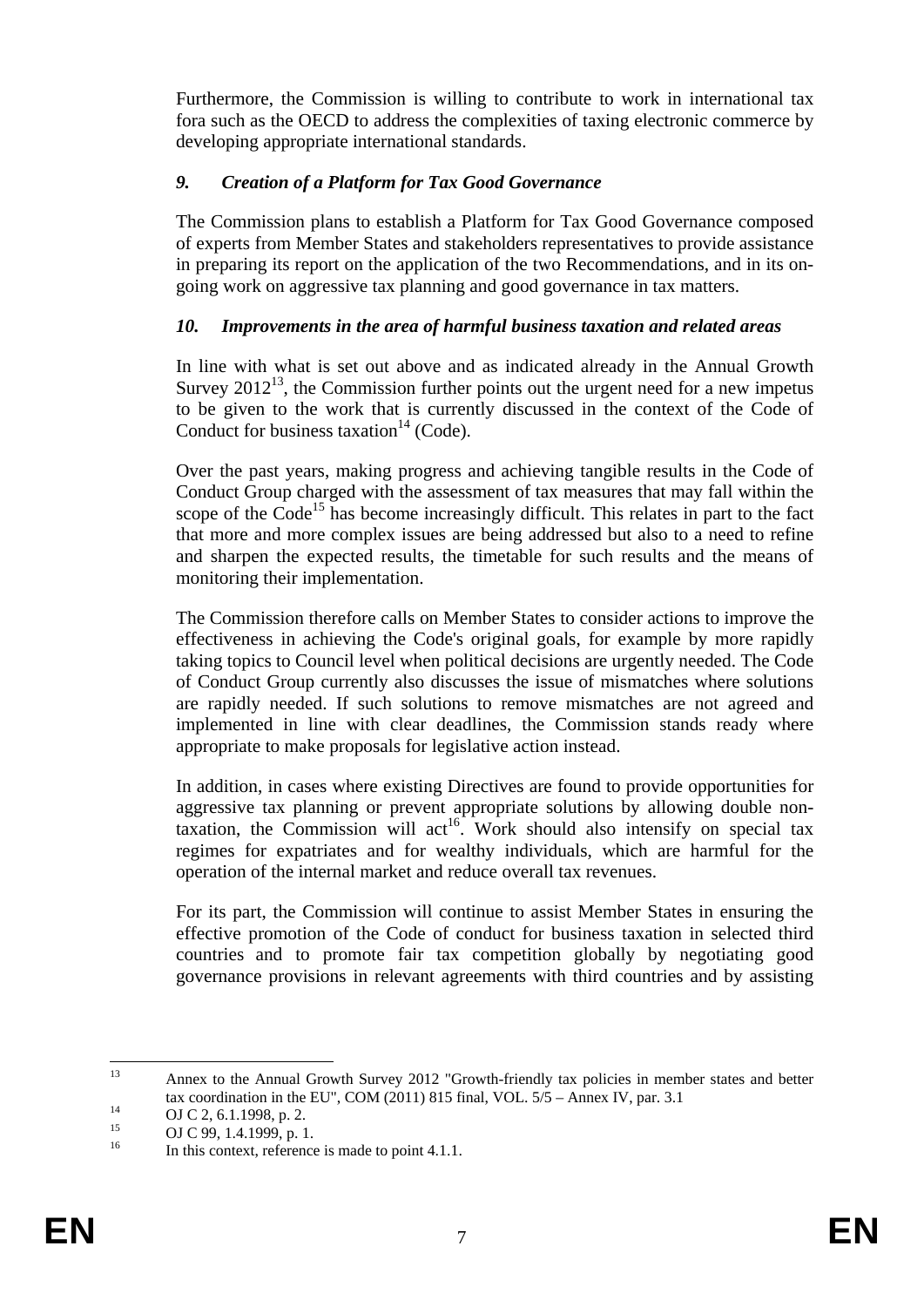developing countries in line with the Commission's standing policy on tax and  $d$ evelopment $17$ .

# *11. "TIN on EUROPA" portal*

The Commission also presents today a new practical instrument to improve administrative cooperation in the area of direct taxation.

Proper identification of taxpayers is essential to effective exchange of information between MS' tax administrations. Today the Commission officially launches the new application "TIN on EUROPA". This application provides samples of official identity documents containing national TINs (tax identification numbers). It thus allows any third party, and in particular financial institutions, to quickly, easily and correctly identify and record TINs in cross-border relations. In addition, an on-line checking system similar to VIES (VAT information exchange system) makes it possible to check whether the structure or the algorithm of a given TIN is correct. This new application could be a first step towards a more consistent approach to TINs at EU level (see chapter 4.2.1 below) and will contribute to a more effective automatic exchange of information.

## *12. Standard forms for exchange of information in the field of taxation*

Directive 2011/16/EU adopted on 15 February 2011 provides for the adoption of standard forms for exchange of information on request, spontaneous exchange of information, notification and feedback. Today, the Commission has adopted an implementing regulation providing for such standard forms that will enhance the effectiveness and efficiency of exchange of information. The Commission has also developed an IT application for these standard forms in all EU languages that has already been put at the disposal of the Member States and that will be deployed as of 1 January 2013.

## *13. A Euro denaturant for completely and partly denatured alcohol*

The modifications that will be adopted in December in the area of denaturants<sup>18</sup> encompass a common EU formulation for the complete denaturing of alcohol (CDA). The main objective is to reduce opportunities for fraud. It is also intended to simplify and harmonise administrative burdens for licit movements, reduce manufacturing costs and improve market access for producers of denatured alcohol (EU and global). It will be explored whether the same approach, with similar results, could be envisaged in regard to partly denatured alcohol (PDA).

 $17$  $^{17}$  COM (2010) 163 final of 21.04.2010

<sup>18</sup> Commission Regulation (EC) No 3199/93 of 22 November 1993 on the mutual recognition of procedures for the complete denaturing of alcohol for the purposes of exemption from excise duty (OJ L 288 of 23.11.1993, P. 12)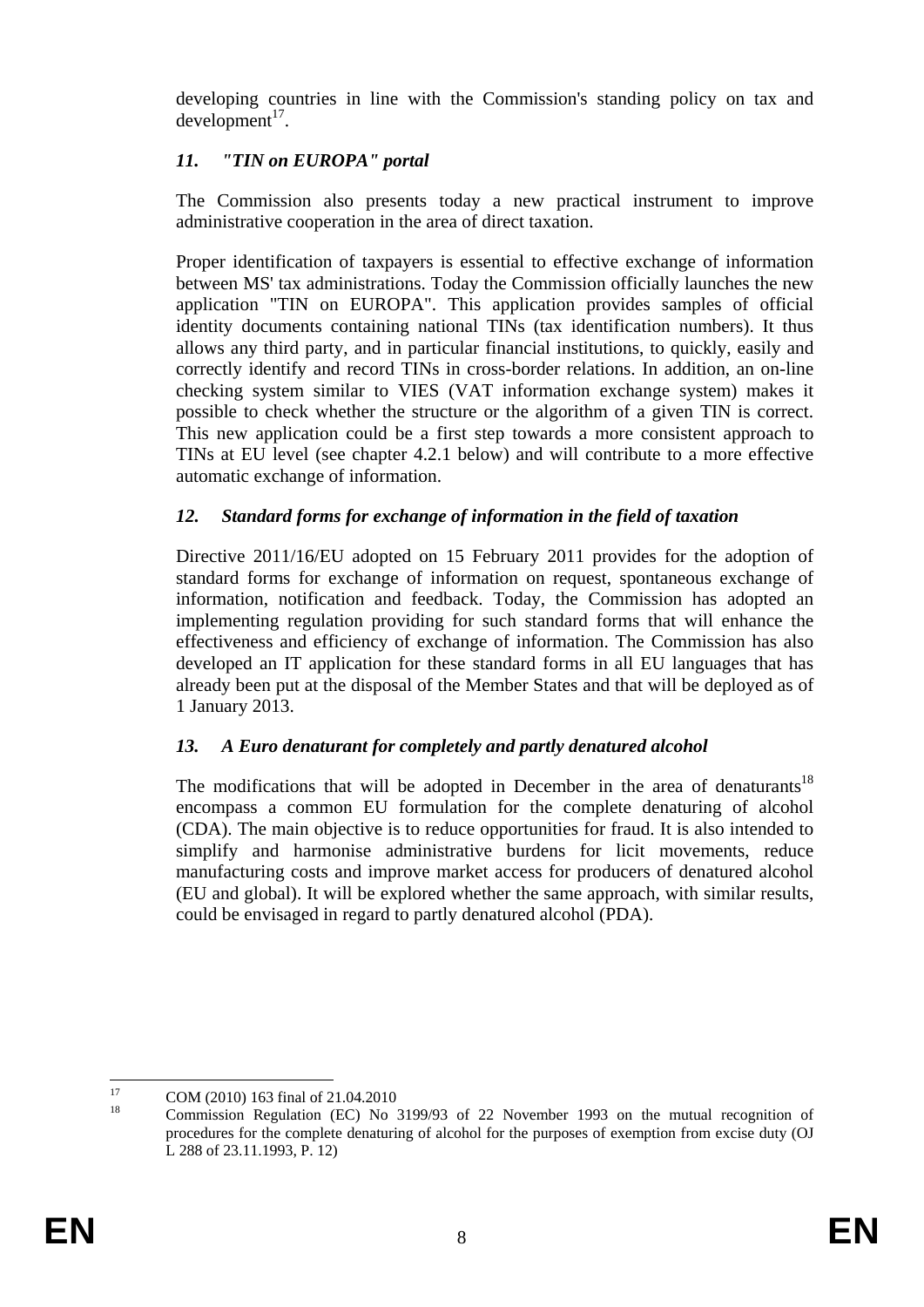#### **4. FUTURE INITIATIVES AND ACTIONS TO BE DEVELOPED**

## **4.1. Actions to be undertaken in the short term (in 2013)**

## *4.1.1. Tackle mismatches and strengthen anti abuse provisions*

## *14. A revision of the parent subsidiary directive (2011/96/EU)19*

The area of mismatches, which deals with issues such as hybrid loans and hybrid entities, and differences in the qualification of such structures between jurisdictions, is an area of particular importance. Detailed discussions with Member States have shown that in a specific case an agreed solution cannot be achieved without a legislative amendment of the Parent-Subsidiary Directive. The objective will be to ensure that the application of the directive does not inadvertently prevent effective action against double non-taxation in the area of hybrid loan structures.

### *15. A review of anti-abuse provision in EU legislation*

The Commission will also review the anti-abuse provisions of the Directives on Interest and Royalties, Mergers and Parent-Subsidiary, with a view to implement the principles underlying its Recommendation on aggressive tax planning.

### *4.1.2. Promote EU standards, instruments and tools*

### *16. Promote the standard of automatic exchange of information in international fora and the EU IT tools*

The Commission will continue to strongly promote the automatic exchange of information as the future European and international standard of transparency and exchange of information in tax matters.

It is also essential that the EU IT tools developed by the Commission with the Member States are promoted in international fora<sup>20</sup> and in particular in the OECD to ensure widespread application of such tools and to avoid duplication. Member States should be able to use a single set of tools and instruments both within the EU and in their relations with third countries.

To this end, the Commission is working closely with the OECD on the on-going development of IT formats to be used for the automatic exchange of information under Directive 2011/16/EU on administrative cooperation in the field of taxation<sup>21</sup>. The objective is to take into account, from the beginning, the suggestions of non EU countries with a view to having the IT formats fully endorsed and applied outside the EU.

 $19$ 19 Council Directive 2011/96/EU of 30 November 2011 on the common system of taxation applicable in the case of parent companies and subsidiaries of different Member States, OJ L 345, 29.12.2011, p. 8<br>The EU participates actively in other international forums such as the Organisation for Economic and

Co-operation Development (OECD), the International Organisation for Tax Administration (IOTA), the Inter American Centre of Tax Administrations (CIAT), the International Tax Dialogue (ITD), the International Tax Compact (ITC), and the African Tax Administration Forum (ATAF)<br><sup>21</sup> Council Directive 2011/16/EU of 15 February 2011 on administrative cooperation in the field of

taxation and repealing Directive 77/799/EEC (OJ L 64, 11.3.2011, p. 1).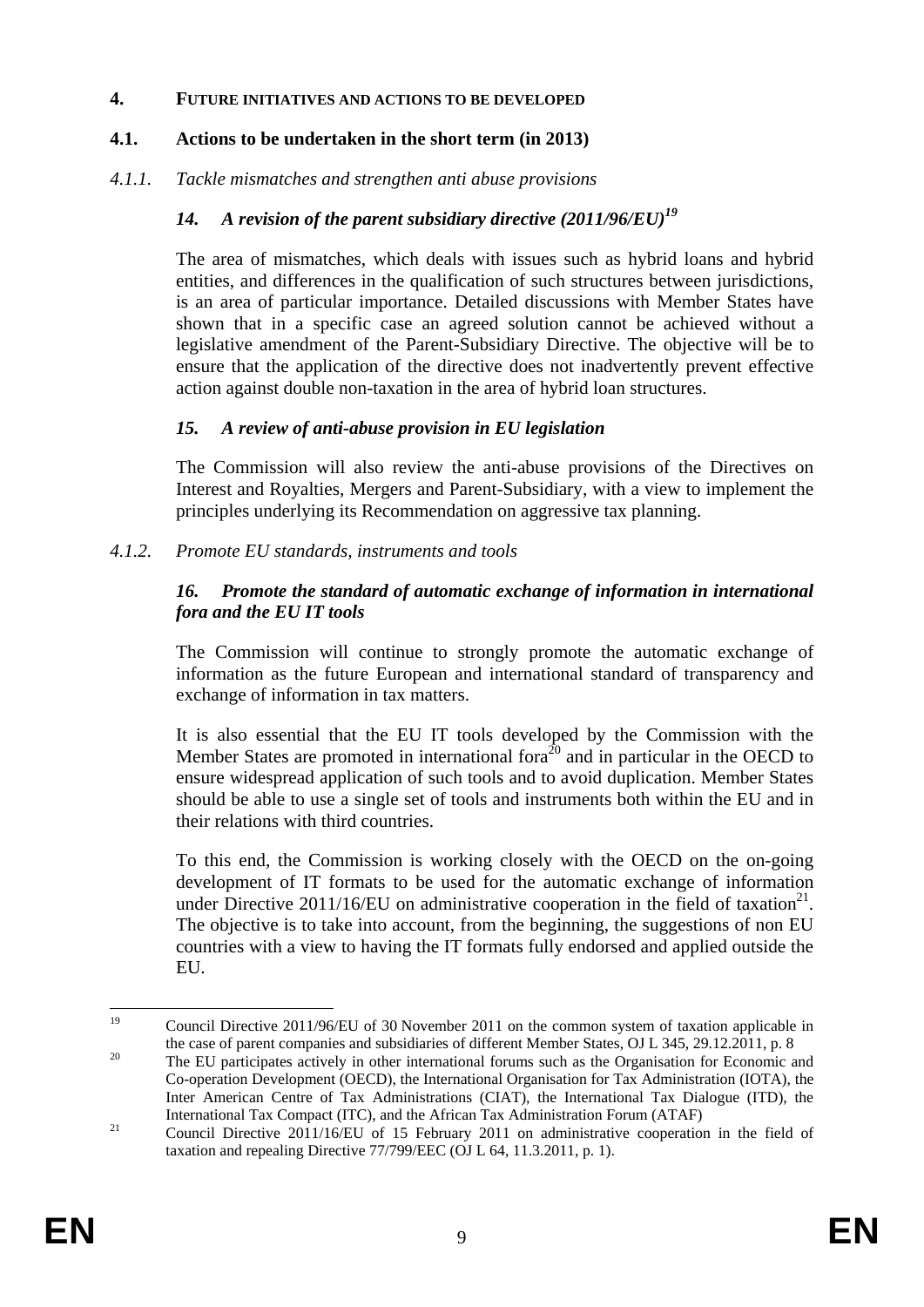Moreover, the Commission will ask the OECD to endorse its recently developed e-Forms for exchange of information on request, spontaneous exchange of information and feedback in the field of direct taxation, and will continue its cooperation with the OECD with regard to the e-Forms developed in the context of the recovery of claims.

#### *4.1.3. Enhance tax compliance*

### *17. A European taxpayer's code*

In order to improve tax compliance, the Commission will compile good administrative practices in Member States to develop a taxpayers' code setting out best practices for enhancing cooperation, trust and confidence between tax administrations and taxpayers, for ensuring greater transparency on the rights and obligations of taxpayers and encouraging a service-oriented approach.

The Commission will launch a public consultation on this at the beginning of 2013. By improving relations between taxpayers and tax administrations, enhancing transparency of tax rules, reducing the risk of mistakes with potentially severe consequences for taxpayers and encouraging tax compliance, encouraging Member States' administrations to apply a taxpayers' code will help to contribute to more effective tax collection.

#### *4.1.4. Enhance tax governance*

#### *18. Reinforced cooperation with other law enforcement bodies*

Stronger cooperation, making full use of EU agencies' support, should also be promoted with other law enforcement bodies, in particular the authorities responsible for anti-money laundering, justice and social security. Inter-agency cooperation is essential to ensure an efficient fight against tax fraud, tax evasion and tax related crimes. Europol can play an important role in enhancing information exchange by contributing to the identification and dismantling of criminal networks/groups.

In the context of the preparation of its legislative proposal for a review of the Third Anti-Money Laundering Directive (AMLD), to be presented shortly, the Commission is considering to explicitly mention tax crimes as predicate offences to money laundering, in line with the 2012 recommendations of the Financial Action Task Force-FATF. This will facilitate the cooperation between tax authorities and judicial and financial supervisory authorities in order to tackle serious infringements of tax law. The enhancement of the AML customer due diligence procedures as well as increased transparency of beneficial ownership information collected for AML purposes within the framework of the review of the AMLD could also facilitate the use of relevant data for taxation purposes, e.g. to improve the effectiveness of the treatment of offshore investment structures under the EU Savings Taxation Directive. In addition, co-operation could be further facilitated by an EU-wide harmonisation of the money laundering offence, its definition and related sanctions. In this regard, the Commission plans to propose, beyond the review of the Third AMLD, a specific Directive on combating money laundering in 2013.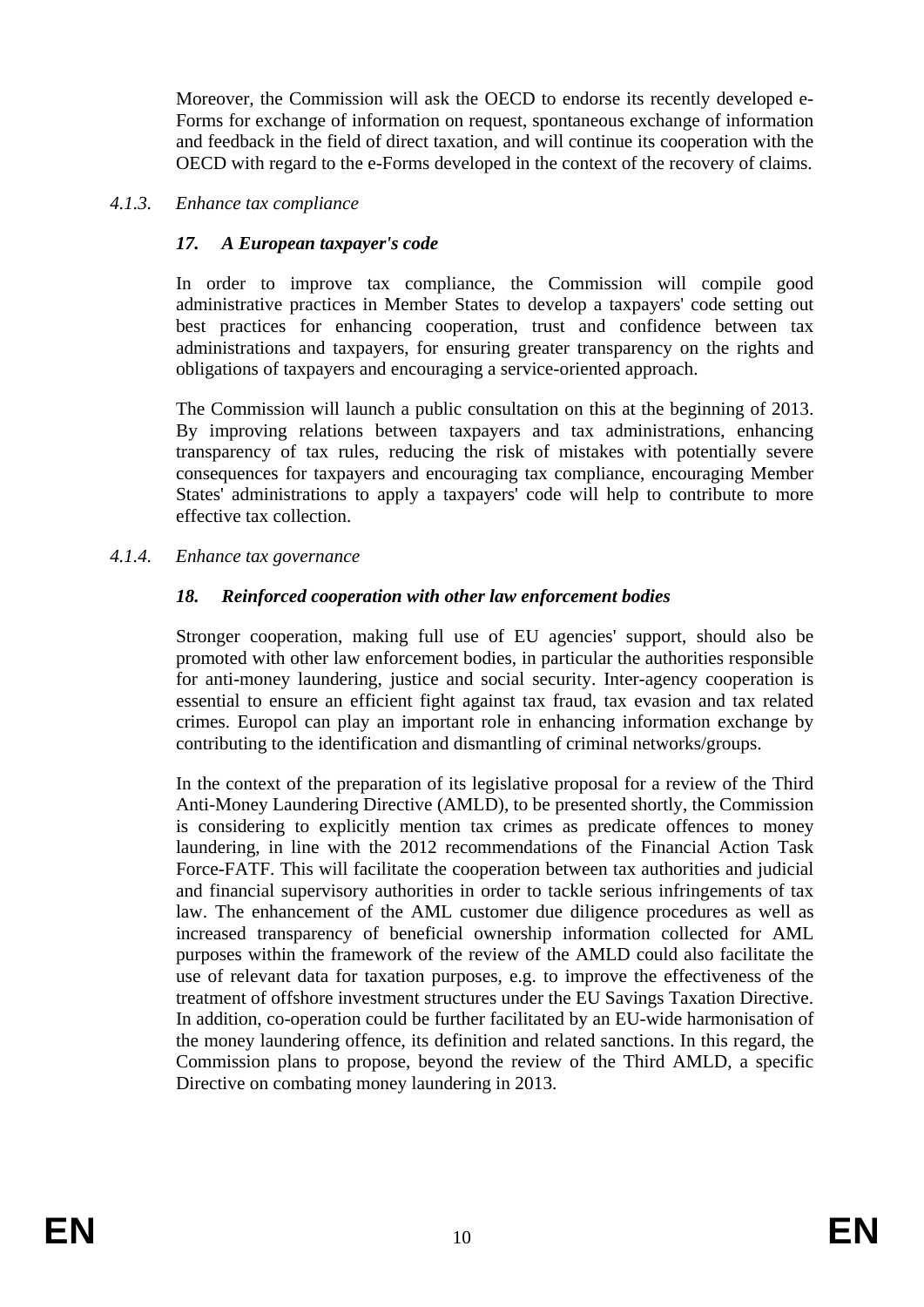### *4.1.5. Enhance administrative cooperation*

#### *19. Promote the use of simultaneous controls and the presence of foreign officials for audits*

In the short term, to facilitate tax audits and pave the way for possible future joint audits, it is essential that Member States make the widest possible use of the existing legal provisions to organise simultaneous controls and facilitate the presence of foreign officials in the offices of tax administrations and during administrative enquiries. The analysis carried out within the framework of EUROFISC should help in reinforcing the use of these tools.

Member States should ensure that their domestic legislations do not impede the full application of these tools, especially when it concerns the presence of foreign officials in the tax offices or at the premises of the taxpayer.

#### *4.1.6. Action regarding third countries*

#### *20. Obtain an authorisation from Council to start negotiations with third countries for bilateral agreements on administrative cooperation in the field of VAT*

As fraudsters often exploit the absence of effective cooperation between tax administrations by carrying out fictitious transactions involving third countries, several Member States have pointed to the need to have tools of administrative cooperation similar to those already in force within the EU also available for use with third countries.

Therefore, the Commission considers that such an authorisation to negotiate bilateral agreements with third countries aiming at an effective and binding framework for administrative cooperation in the field of VAT is absolutely required. The Commission could present a proposal for such an authorisation by 2013.

### **4.2. Actions to be undertaken in the medium term (by 2014)**

#### *4.2.1. Enhance exchange of information*

### *21. Develop computerised format for automatic exchange of information*

The Commission is developing new formats for automatic exchange of information on income from employment, directors' fees, life insurance products, pensions and on ownership of and income from immovable property, pursuant to Directive  $2011/16/EU^{22}$ .

Furthermore, the Commission will propose practical solutions for income types other than those specified in the Directive, to be used by Member States on a voluntary basis to draw even greater benefits from the mechanisms provided for by the Directive.

 $22$ 

<sup>22</sup> Article 8(1) of Council Directive 2011/16/EU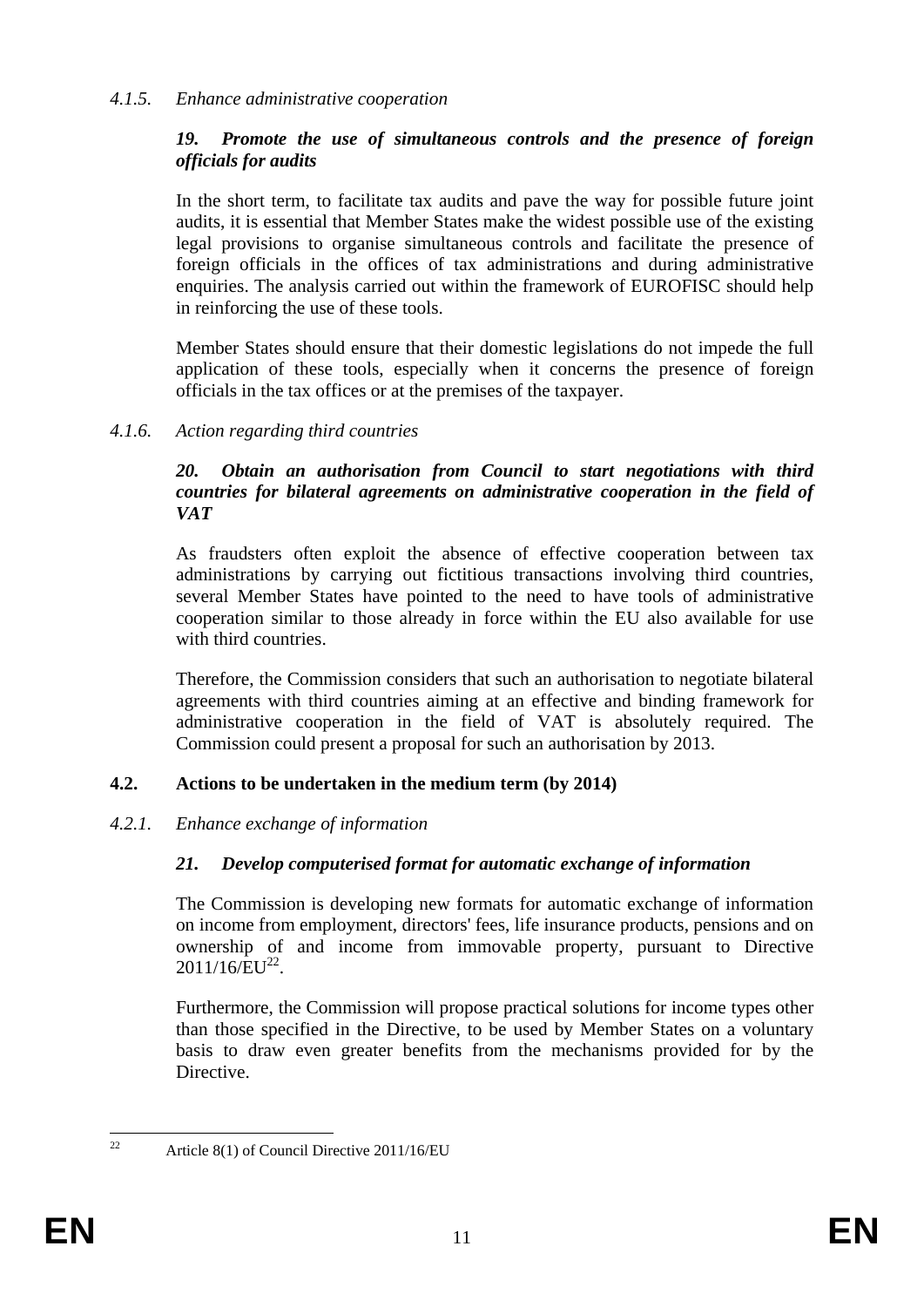## *22. Use of an EU Tax Identification Number (TIN)*

TINs are considered as providing the best means of identifying taxpayers under automatic exchange of information. The national TINs are however built according to national rules which differ considerably and make it difficult for third parties (financial institutions, employers, other) to correctly identify and register foreign TINs and for the tax authorities to report back this information to the other tax jurisdictions.

The creation of an EU TIN might constitute the best solution to overcome the current difficulties faced by Member States in properly identifying all their taxpayers (natural and non-natural persons) engaged in cross border operations. Whether this could be a unique EU number or the addition of an EU identifier to existing national TINs is an issue which should be further explored, as should be explored links with the other existing EU registration and identification systems.

Although the concept of an EU TIN is simple, its implementation is a complex issue which calls for a step-by-step approach. A public consultation will be launched by March 2013. The presentation of a subsequent legislative proposal requires further in-depth studies and the strong support of the Member States. As a first step, a possibility would be to further develop the "TIN on EUROPA" portal, by making it possible to check the validity of national TINs by linking this application with Member States' databases.

### *23. Rationalise IT instruments*

The Commission is launching a process to rationalise the IT instruments across Europe with a view to ensuring more effective and cost-efficient systems. It will notably consider the scope for developing a central IT solution for the electronic tools supporting administrative cooperation, aimed at reducing IT costs for Member States and allowing for faster and more efficient information exchange.

### *4.2.2. Tackle trends and schemes of tax fraud and tax evasion*

### *24. Guidelines for tracing money flows*

Taking into consideration the experience of some Member States in this area and the already existing Financial Intelligence Units (FIU), the Commission will develop a common methodology and guidelines to improve access to information on money flows by tax administrations, e.g. via credit cards and EU/offshore bank accounts, making it easier to trace significant transactions.

A first step has already been achieved with an in-depth sharing of experiences in the FISCALIS workshop that took place on this subject in October 2012.

### *25. Enhance risk management techniques and in particular compliance risk management*

The Risk Management Platform established in 2007 in the context of the FISCALIS programme is developing a strategic plan to compliance risk management (CRM). The main objective of the strategic plan is to ensure that all Member States achieve a higher level of compliance by taxpayers, to make the treatment of cross border risks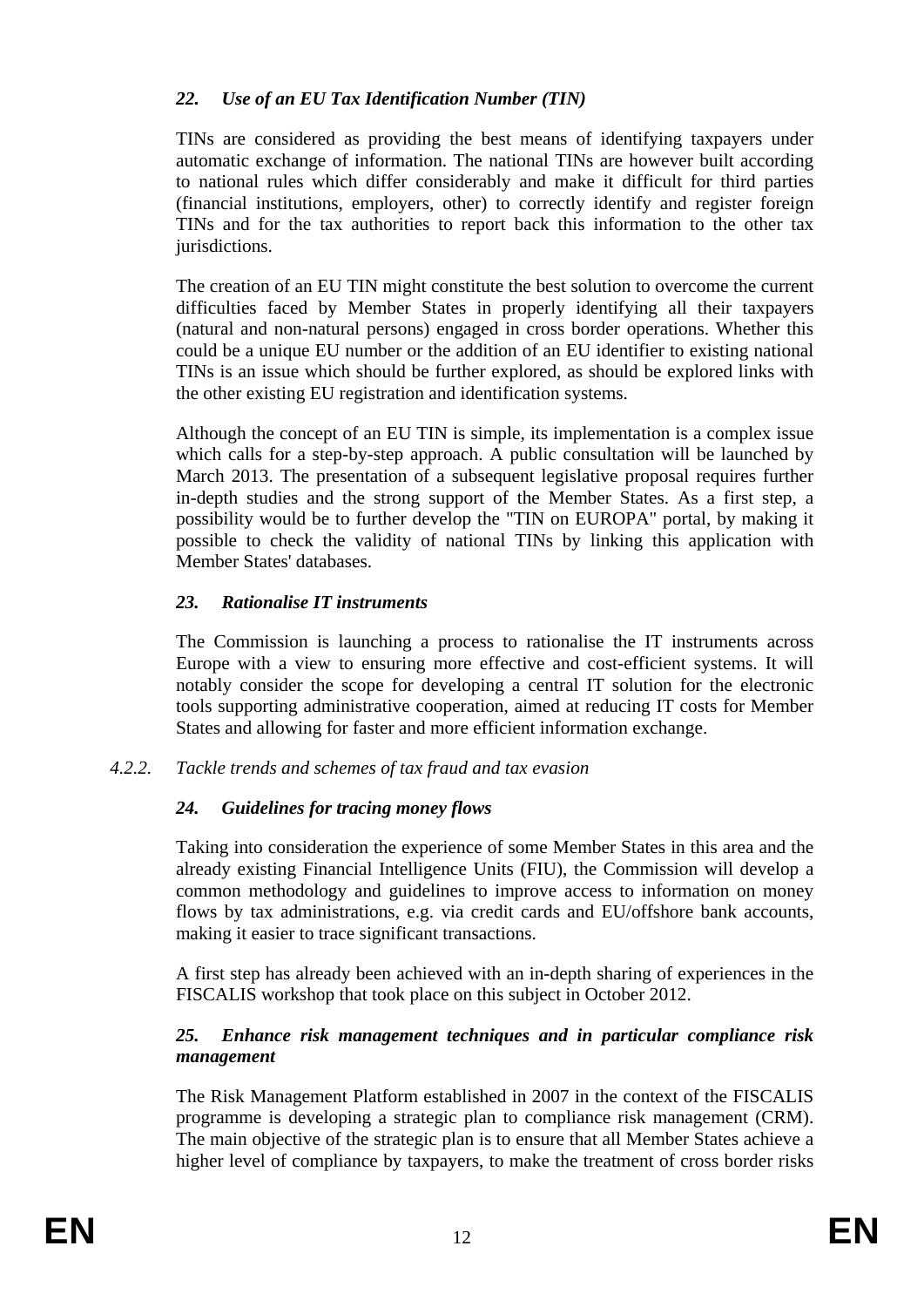and the fight against fraud easier and to stimulate and enhance co-operation between the Member States. For a successful implementation of the strategic plan, it will be necessary to obtain a commitment of all Member States.

Structured exchanges of information between tax and customs administrations on the strategies to identify non-compliance could improve the knowledge of both authorities and ensure coordinated risk assessments and would be integrated into the work on the strategic plan.

## *26. Extend EUROFISC to direct taxation*

EUROFISC foresees a rapid exchange of information on cases of fraud in the VAT area. This relatively new system could be extended to serve a similar function in the area of direct taxation, in particular with a view to detecting and quickly disseminating information on recurrent fraud schemes and trends and aggressive tax planning.

To this end, the Commission will gather and assess the first results of EUROFISC for VAT and will then pursue its work on extending EUROFISC and its Early Warning System to the direct tax area.

### *4.2.3. Enhance tax compliance*

### *27. Create a one-stop-shop approach in all Member States*

One-stop-shops should be established in each Member State to deliver all types of tax information to taxpayers, including non-residents, thus facilitating cross border operations by eliminating tax obstacles and therefore, ensuring better tax compliance. A first step has already been taken with the organisation, in December 2012, of a FISCALIS workshop on this subject, as a follow-up to the public consultation on direct tax obstacles in cross border situations that has already taken place in 2012. The Commission will issue a common methodology and guidelines in this domain.

### *28. Develop motivational incentives including voluntary disclosure programmes*

The Commission will examine the possibility of developing common methodologies and guidelines to enhance educational measures, including the generalisation of prefilled tax returns, the creation of personalised internet pages and the possibility for Member States to make widely known their administrative cooperation mechanisms, with a view to raising taxpayers' awareness on the powers of tax administrations to obtain information from other countries.

The Commission will also examine the possibility of developing motivational incentives by encouraging, through common methodologies and guidelines, voluntary disclosure programmes, the correction of errors by taxpayers on line (especially if personalised internet pages are created) and the improvement of relationships between taxpayers and tax administrations.

### *29. Develop a tax web portal*

The Commission will improve and, where possible, extend the existing "Tax on EUROPA" web portal, in order to improve access to reliable tax information in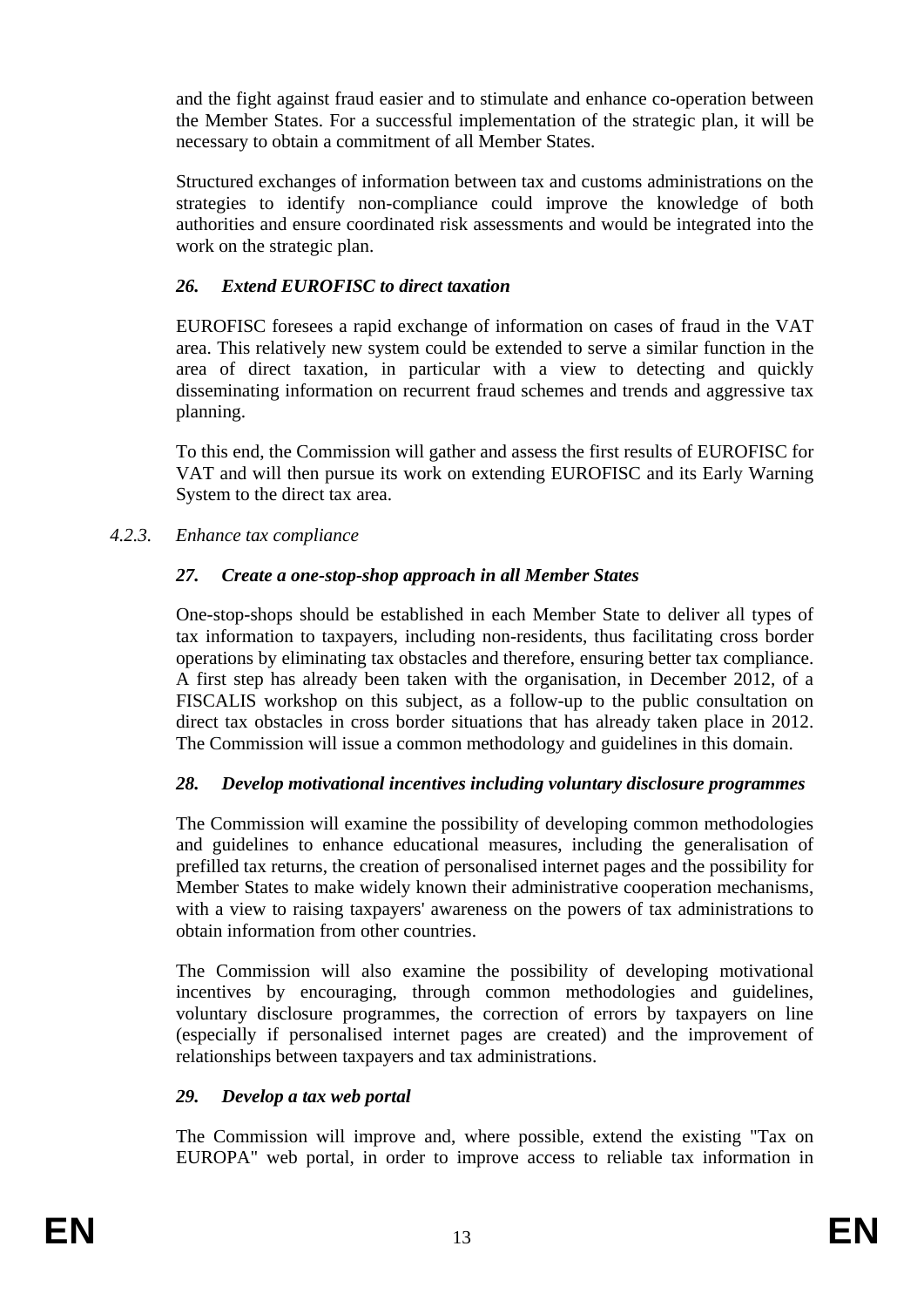cross-border situations. The tax web portal could be built along the lines of the e-Justice network, accessible on EUROPA.

This project is ambitious and should be realised through a step-by-step approach, with priority being given to VAT. The first step will therefore consist of developing the VAT part of the tax web portal that will contain the rules on invoicing applicable in the Member States. It is intended to open the web portal to Member States that want to publish other information (such as tax rates). A next step will consist of integrating other tax aspects and in particular direct taxation.

## *30. Propose an alignment of administrative and criminal sanctions*

The Commission will study the opportunity and feasibility to align the definition of certain types of tax offences, including administrative and criminal sanctions for all types of taxes. The Commission has recently proposed criminal law rules<sup>23</sup> to strengthen the fight against fraud affecting EU financial interests and believes that this issue merits further consideration in the context of the wider reflections on establishing an EU criminal policy. It will be important to ensure that any action in this area is fully integrated with similar actions in other areas of EU law, in accordance with the principles set out in the Commission Communication "Towards an EU Criminal Policy: Ensuring the effective implementation of EU policies through criminal law" of 20 September  $2011^{24}$ .

## *31. Develop an EU Standard Audit File for Tax (SAF-T)*

The use of an EU standard audit file for tax (SAF-T), along the lines of what is already in force or under development in certain Member States, would both facilitate voluntary compliance from taxable persons and facilitate tax audits.

A pilot project is currently under development in the specific context of the mini One Stop Shop for telecommunications, broadcasting and electronic services. Its further development should be envisaged.

## **4.3. Actions to be undertaken in the longer term (beyond 2014)**

There are also a number of possible actions listed in the June Communication which, according to the Council, should not be taken forward as a priority at this stage. The Commission however believes that it would be worth reconsidering them at a later stage once the implementation of the other, more urgent, elements of this action plan is more advanced. These actions include:

### *32. A methodology for joint audits by dedicated teams of trained auditors*

This issue should be reviewed once more experience has been gained with the use of existing legal instruments such as simultaneous audits. On that basis, a methodology and guidelines for joint audits could be developed. If appropriate and based on an

 $23$ 23 Proposal for a Directive of the European Parliament and of the Council on the fight against fraud to the Union's financial interests by means of criminal law – COM (2012) 363/2 of 11.07.2012.<br>COM (2011) 573 final of 20.09.2011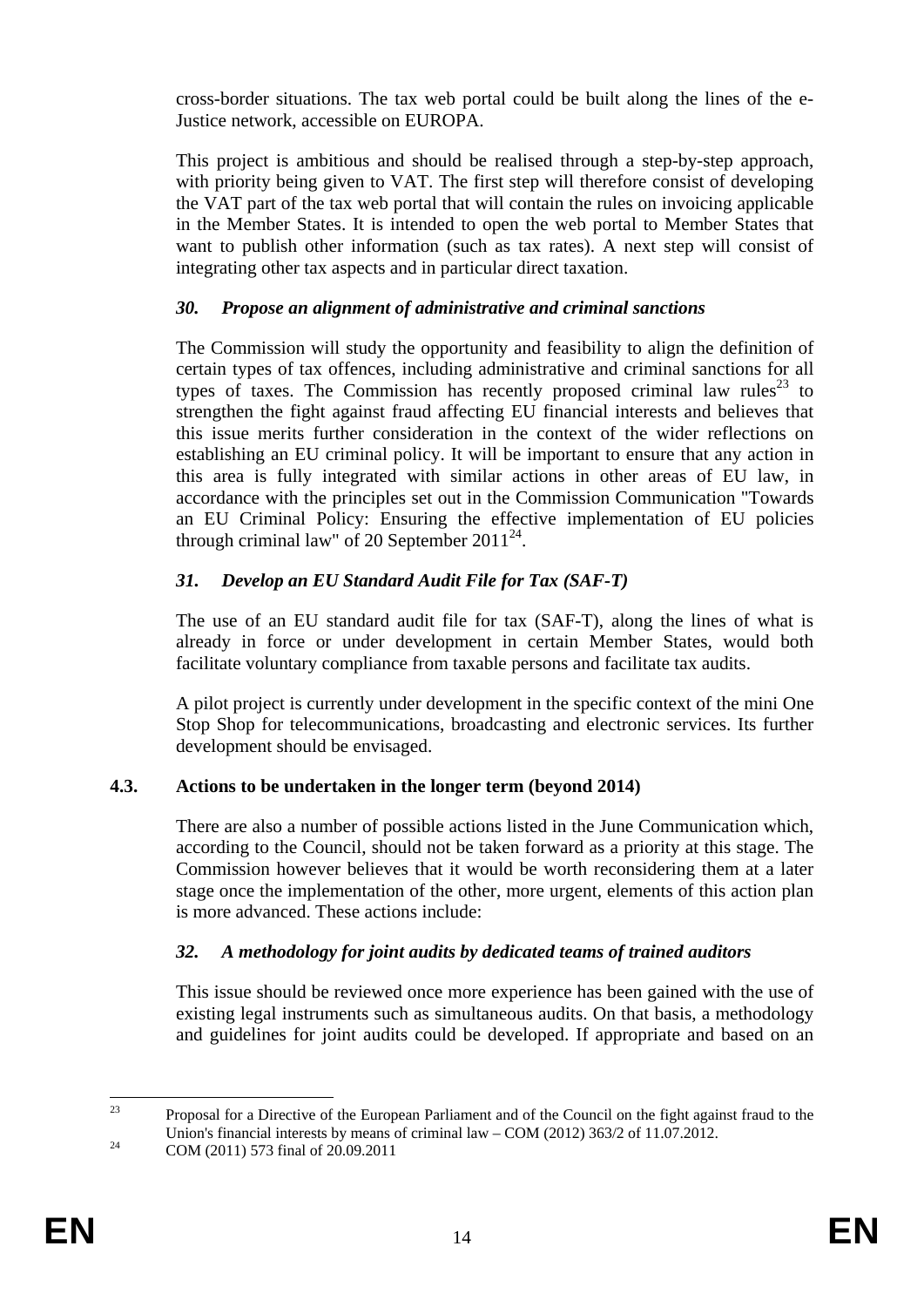impact assessment, the Commission could also propose a single legal basis for joint audits, involving various types of taxes.

### *33. Develop mutual direct access to national databases*

Given the existing provisions in the VAT area with respect to  $VIES^{25}$ , the Commission will analyse the feasibility of facilitating direct access to national databases in the realm of direct taxation. However, it is necessary first to draw experience from the application of mutual direct access in the field of VAT.

## *34. Elaborate a single legal instrument for administrative cooperation for all taxes*

Because there are some commonalities in the context of administrative cooperation between the various tax domains, the Commission will study the feasibility, from legal and practical points of view, of having a single legal instrument for administrative cooperation for all taxes, instead of four different instruments, as currently exist. This exercise will be conducted after a certain time has elapsed, to take into consideration that all existing legal bases for administrative cooperation in the field of direct and indirect taxation as well as for recovery of taxes were recently repealed and replaced by new legislative initiatives<sup>26</sup>.

## **5. CONCLUSION**

Tax fraud and tax evasion is a multi-facetted problem which requires a coordinated and multi-pronged response. Aggressive tax planning is also a problem which requires urgent attention. These are global challenges which no single Member State can face alone.

This action plan identifies a series of specific measures which can be developed now and in years to come. It also represents a general contribution to the wider international debate<sup>27</sup> on taxation and is aimed at assisting the G20 and the G8 in its on-going work in this field<sup>28</sup> The Commission believes that the combination of these actions can provide a comprehensive and effective response to the various challenges posed by tax fraud and evasion and can thus contribute to increasing the fairness of Member States' tax systems, to securing much needed tax revenues and ultimately to improve the proper functioning of the internal market.

 $25$ <sup>25</sup> Council Regulation N° 904/2010/EU<br> $\frac{26}{5}$  Conneil Direction 2010/24/EU of 12

<sup>26</sup> Council Directive 2010/24/EU of 16 March concerning mutual assistance for the recovery of claims relating to taxes, duties and other measures (OJ L 84 of 31.3.2010, P. 1); Council Regulation  $N^{\circ}$ 904/2010/EU of 7 October 2010 on administrative cooperation and combating fraud in the field of value added tax (OJ L 268 of 12.10.2010, P. 1); Council Directive 2011/16/EU of 15 February 2011 on administrative cooperation in the field of taxation and repealing Directive 77/799/EEC (OJ L 64 of 11.3.2011, P.1); Council Regulation N° 389/2012/EU of 2 May 2012 on administrative cooperation in

the field of excise duties and repealing Regulation (EC) N° 2073/2004 (OJ L 121 of 8.5.2012, P. 1)<br>
<sup>27</sup> See e.g. Joint statement by the UK and Germany of 05.11.2012 calling for international action to

strengthen tax standards, http://www.hm-treasury.gov.uk/chx\_statement\_051112.htm<br><sup>28</sup> See G20 Leaders Declaration of 19 June 2012, Los Cabos. "We reiterate the need to prevent base erosion and profit shifting and we will follow with attention the on-going work of the OECD in this area"